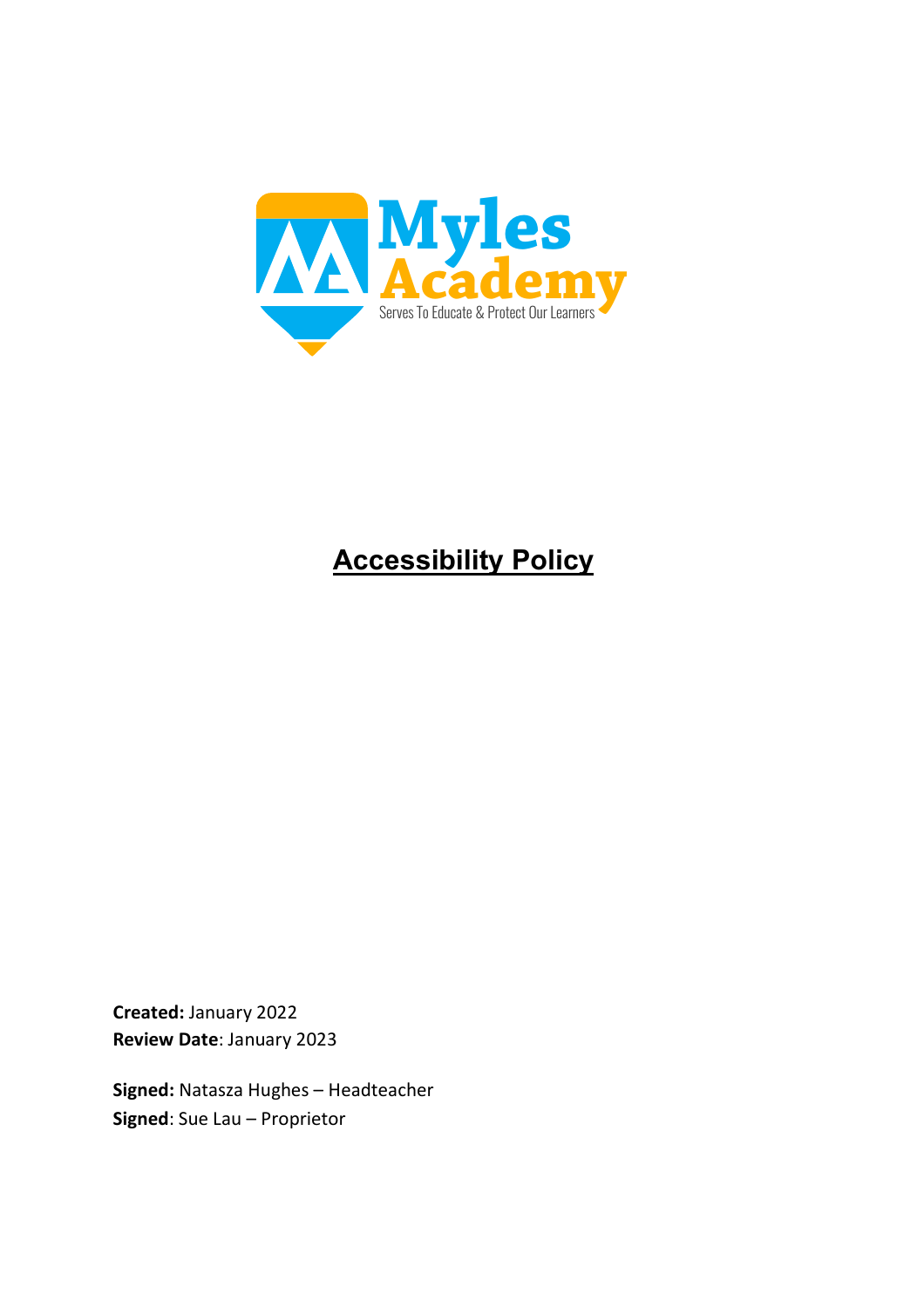# **Contents:**

- 1. Introduction
- 2. Overview
- 3. Summary of Current Provision for Young Persons with Disabilities
- 4. Accessibility Plan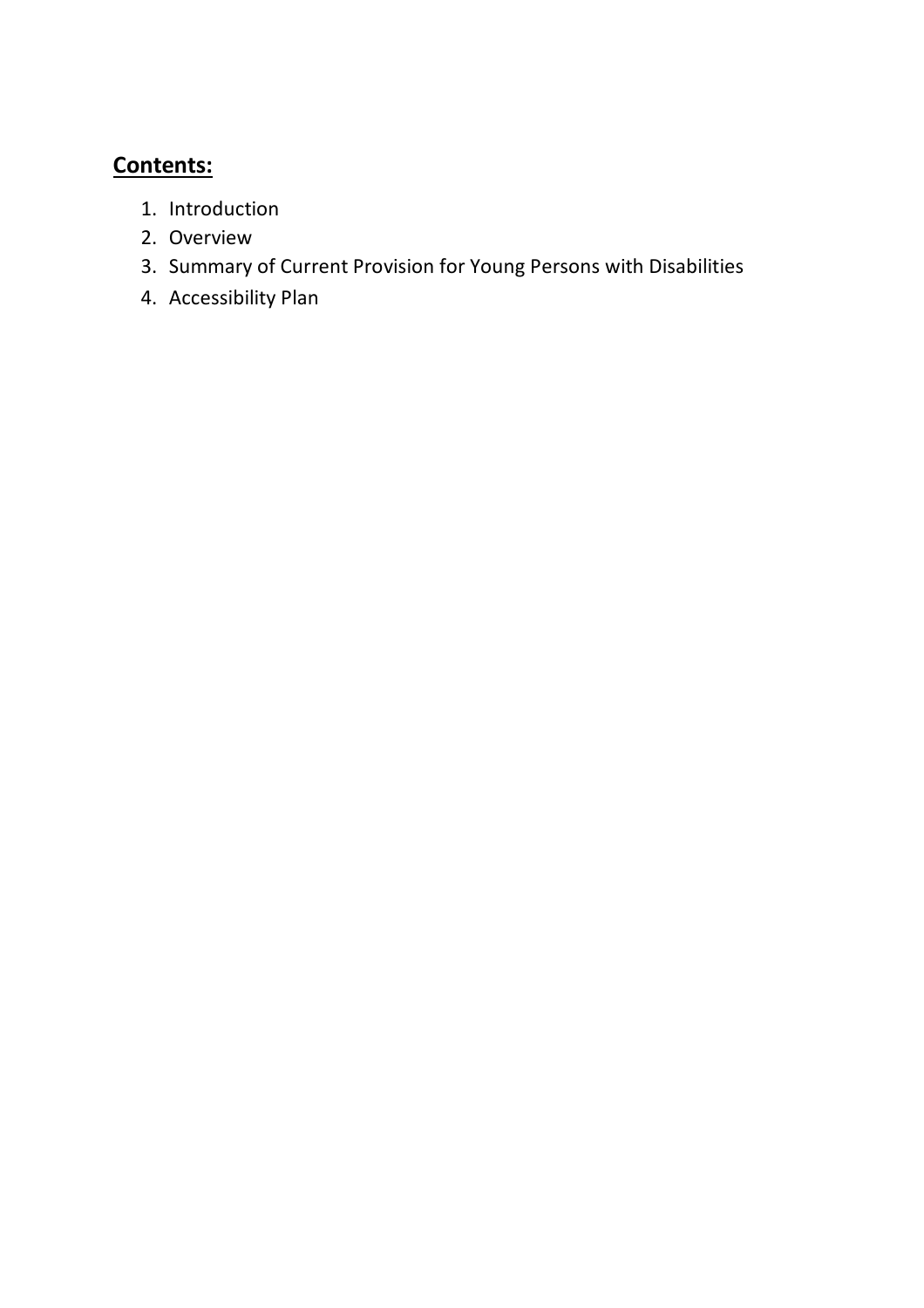#### **Introduction**

Under the Equality Act 2010: Schedule 10, and Disability Discrimination Regulations 2005, Myles Academy is committed to increasing access to education for disabled children. In keeping with this, Myles Academy's Access Plan aims to cover three aspects of access for disabled children:

- Increased access to the curriculum for disabled children
- Improvements to the physical environment of the School to increase access to education and associated services at the School
- Improvements in the provision to disabled children of information that is provided in writing to children who are not disabled

A disability is defined as where a medical condition lasting longer than twelve months impacts on a child's behaviour and ability to learn. Such conditions may be physical ones affecting mobility, manual dexterity, continence, ability to lift, hearing, eyesight, and risk perception; or there may be mental impairment resulting in learning difficulties. Although it is impracticable at present to accommodate children with serious physical disabilities, all reasonable adaptations will be made wherever possible.

Myles Academy is committed to the promotion of inclusive education and this gives priority to identifying and removing barriers to learning. Myles Academy believes that promoting inclusive education involves identifying and removing barriers to the attendance, participation and achievement of all young people.

#### **Overview**

This Accessibility Plan sets out our intentions towards achieving an inclusive environment. It is intended that short term targets will be achieved from publication over the first academic year, medium term targets achieved by the second academic year and long-term targets achieved by the end of the third academic year.

Myles Academy is an independent special school primarily for learners with an Education Health Care Plan identifying needs MLD, SLD and ASD. It is a three-story building with a lift.

Myles Academy is committed to providing a high-quality educational experience for all its learners and by adopting a flexible approach to curriculum delivery and the learning setting. We aim to create an inclusive school environment. The school environment provides learners with the opportunity to access a range of curriculum opportunities and the flexibility of approach will ensure we meet the needs of every individual.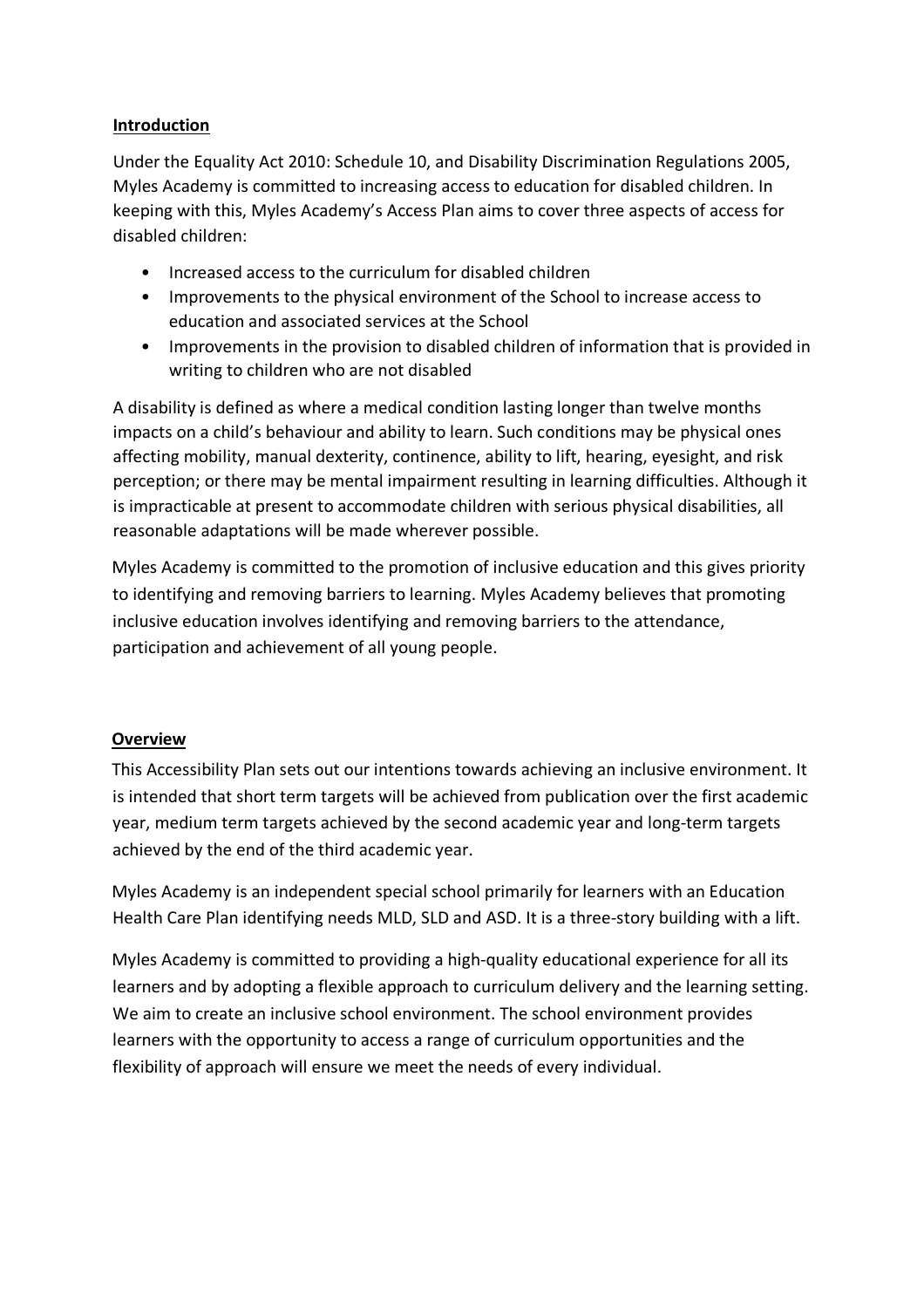## **Summary of Current Provision for Young Persons with Disabilities:**

- Transport is provided to and from school including an escort when appropriate to support and guide the pupils.
- Staff meet pupils from the taxis at the beginning of the day and escort them to the taxis at the end of the day.
- Key workers meet the pupils at the beginning of the day and prepare them for any changes that might have taken place due to staff absence etc.
- Wherever possible the same Teaching Assistant will remain with the group throughout the day in order to provide appropriate support.
- Class sizes aim to be a maximum of 6 pupils so as to ensure each pupil can access a differentiated curriculum.
- One to one intervention work is encouraged with Key workers, Speech & Language therapists, Occupational Therapists and Educational Psychologists.
- Withdrawal rooms and quiet work rooms are available to the students to access whenever they need to.
- Variety of daily experiences available to all pupils.
- All staff complete Autism specific training.
- Classrooms are designed to be multi-functional learning spaces that can adapt to needs of students, staff, families and the wider community.
- Each learner has an individual learning plan that reflects their specific needs, and this is then implemented by a flexible approach for delivery both in the School and in the community.

For pupils with a variety of anxiety related disorders and other mental health issues or conditions such as Autism Spectrum Disorders, there are particular aspects of school environments, curriculum, teaching and learning approaches and approaches to managing behaviour that can themselves be disabling to pupils with these needs.

At Myles Academy, we recognise that these disabling features of schools themselves may have contributed significantly to the difficulties in accessing mainstream education our students have experienced.

We aim to remove these potential disabling features as far as possible for our students. We recognise that our students may not yet have received a particular diagnosis, though they are undergoing referral processes to that end, and so aim to structure our learning environments, approaches to supporting positive behaviour, teaching and learning approaches, curriculum and communication to meet the needs of learners with a variety of mental health, anxiety and ASD needs.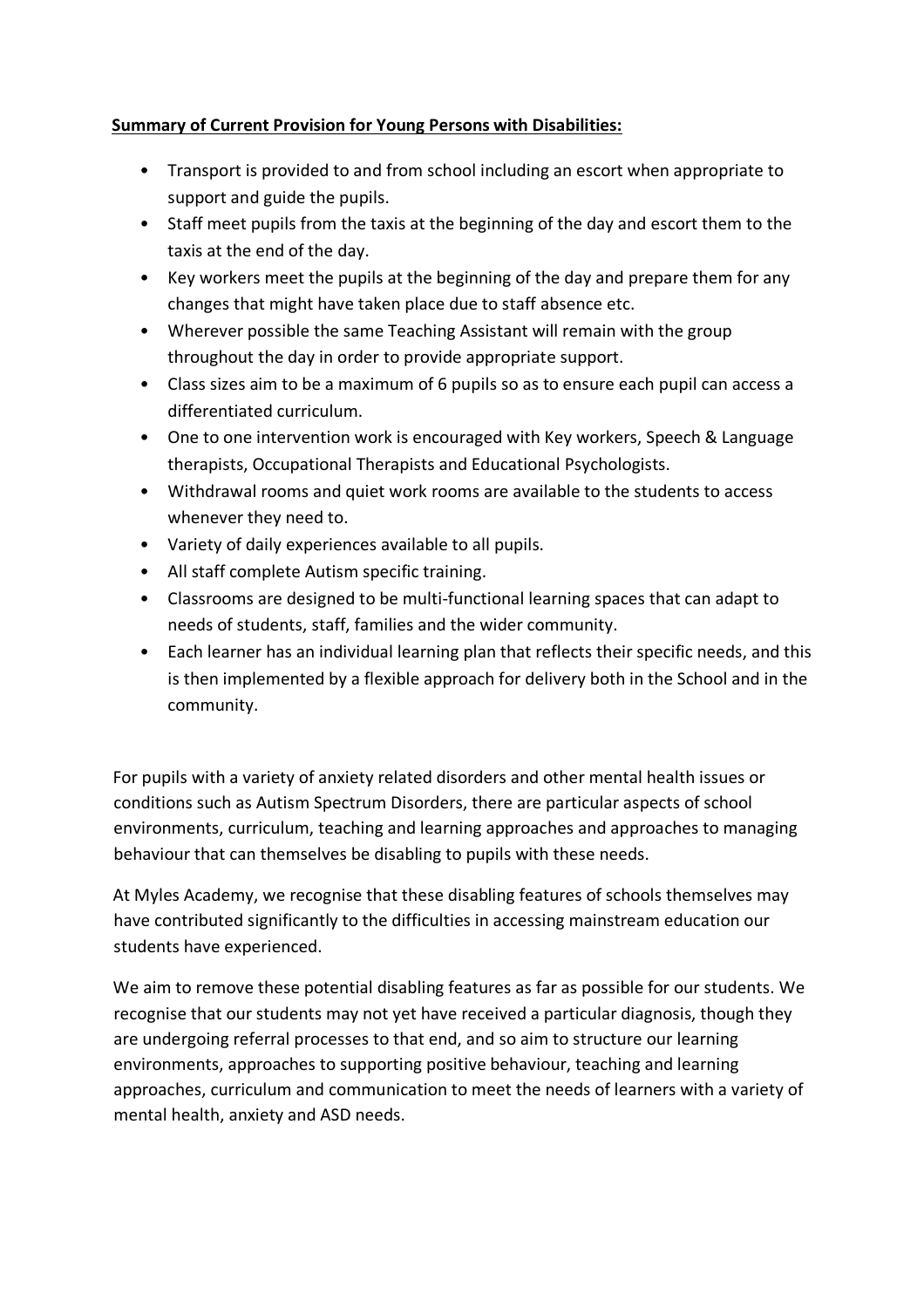We aim to achieve this by:

- Presenting information such as timetables, work schedules, lesson objectives and work visually, in easily accessible formats
- Incorporating training round the above conditions and strategies for minimising the impact of these conditions on learning
- Embedding these principles in our rationale for our behaviour policy and practices

We monitor the effectiveness of these approaches through:

- Learning walks
- Lesson observations
- Engagement and task completion data
- Progression and attainment data

The Accessibility Plan contains relevant and timely actions to:

▪ Maintain access to the curriculum for pupils with a physical disability and/or sensory impairments, expanding the curriculum as necessary to ensure that pupils with a disability are as equally prepared for life as the able-bodied pupils; (If a school fails to do this they are in breach of their duties under the Equalities Act 2010); this covers teaching and learning and the wider curriculum of the school such as participation in after-school clubs, leisure and cultural activities or schools visits – it also covers the provision of specialist or auxiliary aids and equipment, which may assist these pupils in accessing the curriculum within a reasonable timeframe

▪ Improve and maintain access to the physical environment of the school, adding specialist facilities as necessary – this covers improvements to the physical environment of the school and physical aids to access education within a reasonable timeframe, for example possibly increasing the number of both static and mobile hoisting equipment if the need arises.

**.** Improve the delivery of written information to pupils, staff, parents and visitors with disabilities; examples might include hand-outs, timetables, textbooks and information about the school and school events; the information should be made available in various preferred formats within a reasonable timeframe.

The Myles Academy Accessibility Plan shows how access is to be improved for disabled pupils, staff and visitors to the school within a given timeframe and anticipating the need to make reasonable adjustments to accommodate their needs where practicable.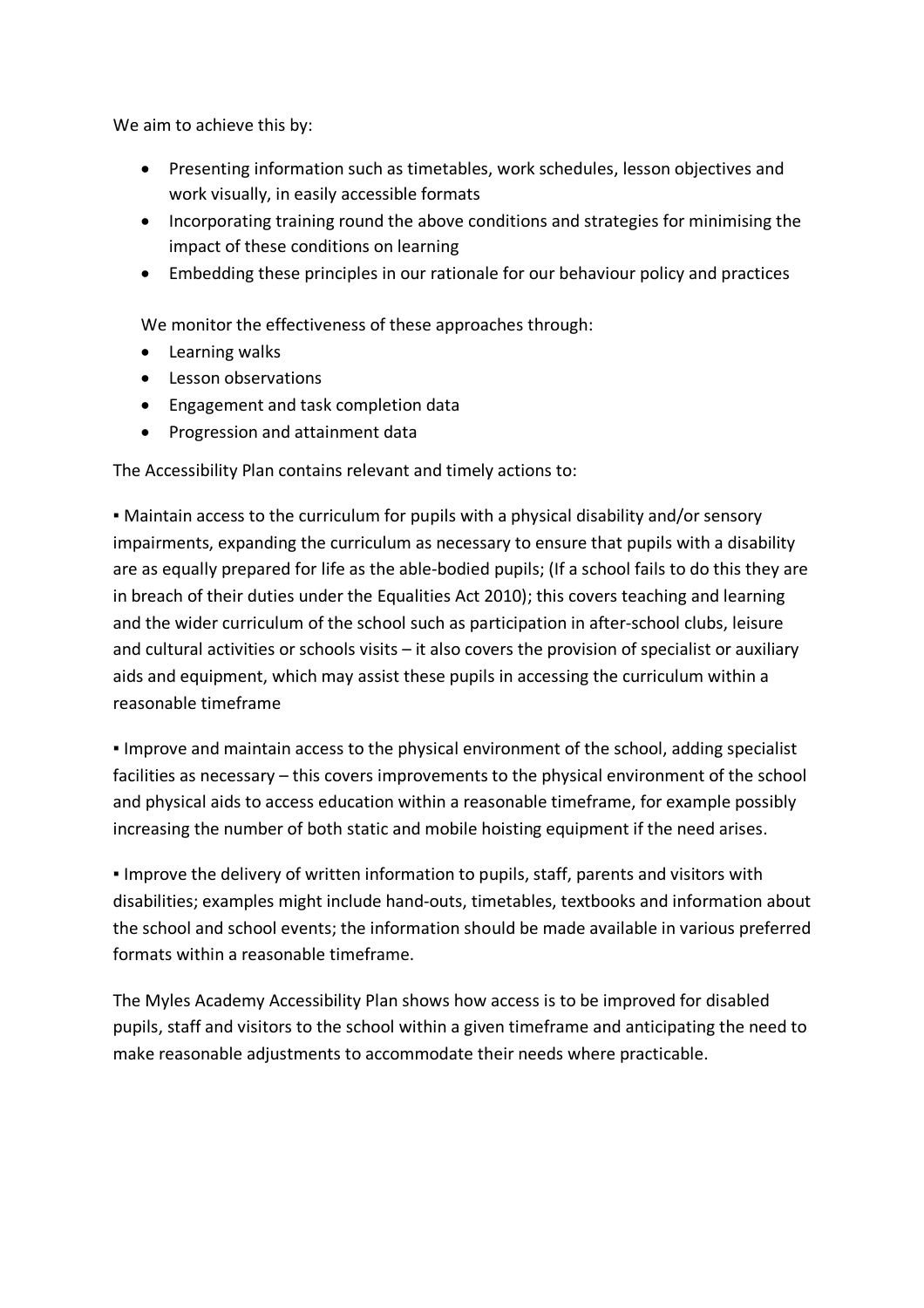## **Accessibility Plan**

| <b>Time Scale</b>      | <b>Targets</b>                                                                                | <b>Outcome</b>                                                                                                                                                  | <b>By when</b>                                 | <b>By whom</b>                    |
|------------------------|-----------------------------------------------------------------------------------------------|-----------------------------------------------------------------------------------------------------------------------------------------------------------------|------------------------------------------------|-----------------------------------|
| Short<br>Term/Ongoing  | Improve pupil access<br>to mental health<br>support in school.                                | Pastoral Intervention<br>programme to be<br>implemented.                                                                                                        | April 2021                                     | Head<br>Teacher                   |
| Short Term/<br>Ongoing | Assess and maintain<br>access to the building<br>for those<br>with<br>disabilities            | There is convenient and<br>appropriate access to the<br>building for learners, staff<br>and/or visitors with<br>disabilities.                                   | Ongoing.<br>Reviewed<br>annually.              | Head<br>Teacher /<br>Site manager |
| <b>Short Term</b>      | outdoor<br>Improve<br>space to allow for<br>activities<br>take<br>to<br>place on school site. | Outdoor space being built<br>using part of the carpark Feb<br>2021.                                                                                             | April 2021                                     | Site Manager                      |
| Short Term/<br>Ongoing | Accessible Toilet To<br>maintained to<br>be<br>high<br>hygiene<br>standards                   | Cleaning programme in<br>place.                                                                                                                                 | Ongoing.<br>Reviewed as<br>appropriate.        | <b>Head Teacher</b>               |
| Short Term/<br>Ongoing | Communication<br>signage is clear and<br>appropriate                                          | Important information is<br>clearly communicated to<br>all visitors, all visitors feel<br>welcome, all visitors are<br>given written<br>information on arrival. | Complete.<br>Reviewed as<br>systems<br>change. | Head<br>Teacher                   |
| Short Term/<br>Ongoing | There is a safe and<br>outdoor<br>secure<br>space accessible to<br>all                        | All learners have access to<br>for<br>outdoor space<br>an<br>relaxation/time out.                                                                               | Complete.                                      | Head<br>Teacher                   |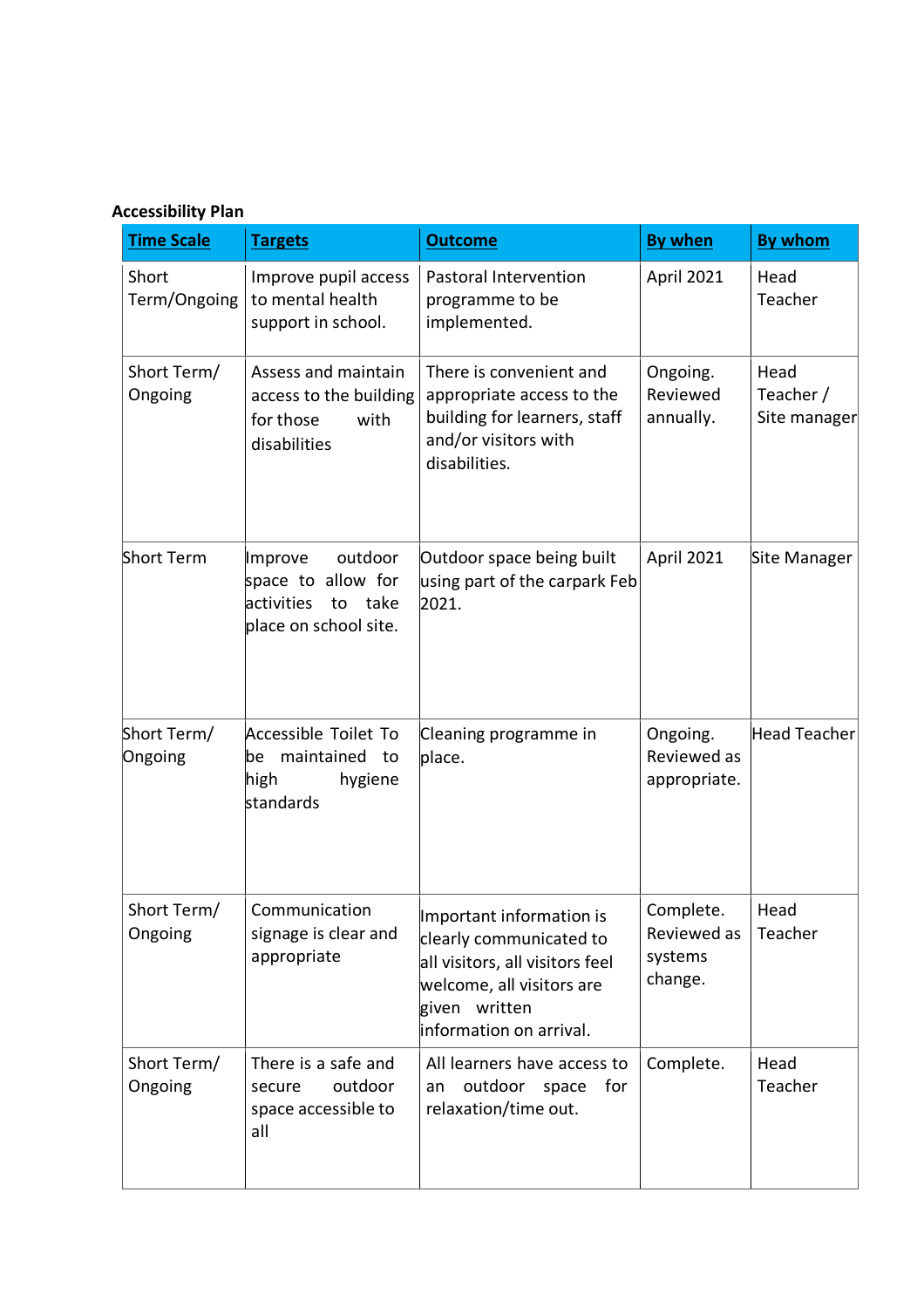| <b>Time Scale</b>      | <b>Targets</b>                                                                                              | <b>Outcome</b>                                                                                                                                                                                                                                                                                                                    | <b>By when</b>                                                           | <b>By whom</b>      |
|------------------------|-------------------------------------------------------------------------------------------------------------|-----------------------------------------------------------------------------------------------------------------------------------------------------------------------------------------------------------------------------------------------------------------------------------------------------------------------------------|--------------------------------------------------------------------------|---------------------|
| Short Term/<br>Ongoing | Ensure<br>there<br>are<br>marked<br>clearly<br>disabled<br>parking<br>areas.                                | Whilst at present there is<br>only two marked disabled<br>parking space, there are<br>always spaces directly<br>outside the school<br>entrance which are kept<br>available.                                                                                                                                                       | Complete.<br>Reviewed<br>annually to<br>ensure<br>markings are<br>clear. | Head<br>Teacher     |
| Short Term/<br>Ongoing | Teaching spaces are<br>flexible and able to<br>adapt<br>to<br>learner<br>need on a day-to-<br>day basis     | There are a number of<br>flexible and versatile<br>teaching spaces which can<br>be adapted on a day-to-<br>day basis. However, there<br>are several specialist<br>rooms which are housed<br>on the upper floor with no<br>access, an alternate space<br>can be provided on the<br>lower floor however as<br>equipment is portable | Complete.<br>Reviewed<br>annually.                                       | Head<br>Teacher     |
| Short Term/<br>Ongoing | there<br>Ensure<br>are<br>appropriate<br>evacuation<br>procedures<br>and<br>written<br>plans<br>in<br>place | Effective procedures in place Complete.<br>and practice evacuations run Reviewed as<br>successfully.<br>PEEPs are in place for staff<br>or students that require<br>them.                                                                                                                                                         | appropriate.                                                             | Head Teacher        |
| Short Term/<br>Ongoing | Keep corridors and<br>doorways<br>clear<br>from obstructions.                                               | Staff and pupils are made<br>aware to not ever put<br>obstructions in doorways or<br>corridors.                                                                                                                                                                                                                                   | Ongoing.<br>Reviewed as<br>appropriate.                                  | <b>Head Teacher</b> |